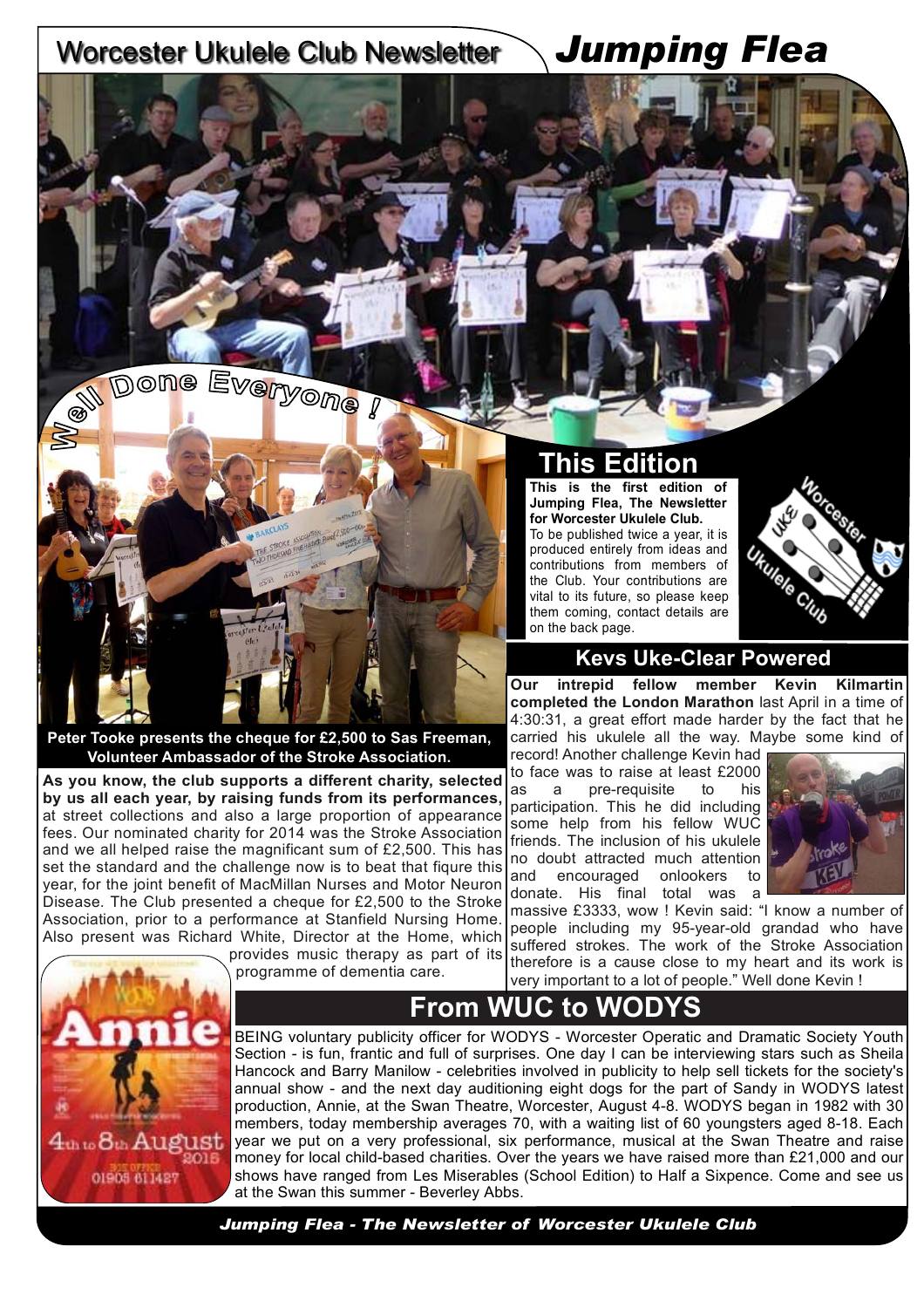## Worcester Ukulele Club Newsletter

## **How Many Do You Have ? A Poem**

Most avid ukulele players seem to have an affliction known as UAS (Ukulele Aquisition Syndrome), well Bill has got it bad. He currently owns twelve and has had more in the past, Bill describes them all, each one has its own individuality, from left to right.

- Unnamed banjolele bought for me by Lucy for my 22nd birthday, *ed thats an antique now !*

- A Columbian plastic ukulele, dates from 1965, was going to be thrown away - couldn't let that happen !

- The Lark, a really cheap ukulele, similar story.

- First "posh" ukulele, flamed spalted maple/spruce top Kala concert has, held its tune well from day one.

- Next the one I normally use at WUC - another Kala, spruce top and super thin body gives a very good driving sound - sorry, if you are sitting next to me!

- A venture into baritone world - a Mahalo mahogany baritone.

- My all time favourite - another flamed spalted maple/spruce-top Kala, it rarely sees the inside of its case - it's at my side as I type this and the one I pick up first by choice.

- The one against the middle of the front wheel is yet another flamed spalted maple/spruce-top Kala, but a tenor.

- The latest one at the front is a soprano bambookulele as devised by the Moseley (B'ham) ukulele club - made from bamboo stripwood with an arched back.

- There's two others that fell by the wayside sold to good homes - an Ashbury Banjolele and a Kala exotic mahogany electro-tenor.

That's the ukuleles done. I also play the baritone horn in a brass band and have a cornet, but that's really hard to play (tiny mouthpiece). The cornet is out on loan to a 6 year old friend who plays it effortlessly - as well as my Mahalo soprano uke. - Bill Burton





**We asked a well known member of the club six questions. For amusement only, can you identify this person, see back page for the solution.** *Any other ukulele activity outside of the club ?* - I have definitely contracted UAS, and now have 10 ukes - 3 purchased, and 7 self made... of varying quality! *Any other interesting hobbies outside of the*  **ukulele ?** - errmmm it used to be 'computing'... but

now, outside of *playing* ukes, I seem to have a thing for *making* them. I am aware of 2 other uke makers... Patrick and Gary and 'no' I don't do commissions; however, I will happily take anyone's old oak kitchen doors away (as Pete will testify :-) ).

*An interesting story you know about a fellow member, who is too modest to submit themselves* ? - So many good memories... I recall one of the first gigs I ran (Inkberrow), where Eric Jackson turned up without his uke! - luckily Mark Farrow turned up trumps with a spare. *Any Hints or Tips ? -* Get a strap for supporting your ukulele!

**What's the Best thing about the club** ? - Meeting newbies on their first night, seeing their playing improve, come to gigs, go solo, lead a club night, then lead a gig; all, whilst having fun with friends.

*Your most embarrasing moment within the club ? -* By mistake, I sent an email meant for the committee... to the whole club instead - doh!

#### **Friday on Free Radio**

One very early friday morning last May, six members of the club left Worcestershire for the big city of Birmingham to appear on a top Midlands radio station. They ended up playing three songs live, including 'Friday I'm in Love', of course.



have been getting back into poetry a bit recently and here is something I wrote:

Mind races, Heart beats, Feet, jittery, crackling, Stabs of heat.

Scalp throbs, Shoulders ache, Breaking with pain.

Face flushed, Eyes wide, Spine tingles, Alive with the light.

Body floats, Joy and pride,  $\frac{1}{2}$ Inside, bliss and pain,  $\frac{1}{2}$ Side by side.

**Mods & Rockers**

Well I don't know if Phil Edwards has mentioned this; but he and myself are scooterists! We ride Vespa's or lambrettas, often vintage like ourselves and belong to Lucky Severns Scooter Club. Our club, like Worcester Ukulele raise funds and this year it is for Air Ambulance. So if you see 2 mods arriving to play our ukulele's it is us!! - Rosemary Henman

This love, And I would do it Lisa Sullivan

## **Starting Them Young**

On Monday 13<sup>th</sup> April, Oldbury Park Primary School in Worcester had a very special visit from a canine friend. Solo is a beautiful Golden Retriever and he belongs to Patrick who is also a member of Worcester Uke Club. Patrick took Solo to the children`s assembly to tell them about his work as a `Nurture` dog and demonstrate Solo`s skills. Patrick was also accompanied by two other

members of WUC (Myself and John H) who played their ukes at the end of the children`s assembly  $-$  we sang `She`ll be coming round the Mountain` about ten times I



think!! The Head Teacher at the school is now keen to get the children involved in playing ukes too and wants some help to launch a club at the school. The club will be run as an after school event once a week from 3.15 to 4.15 probably on a Thursday. If you would like to help on a regular or occasional basis then please contact me, my email is: rob\_p55@hotmail.com Rob Phillips.

#### **How Times Change !**

When the history of the Worcester Ukulele Club is written this photo needs to be included. It records the very first gig performed by the Club, about fours ago. It was a wedding, four was all we could muster, but we got paid !

*Jumping Flea - The Newsletter of Worcester Ukulele Club*



*Jumping Flea*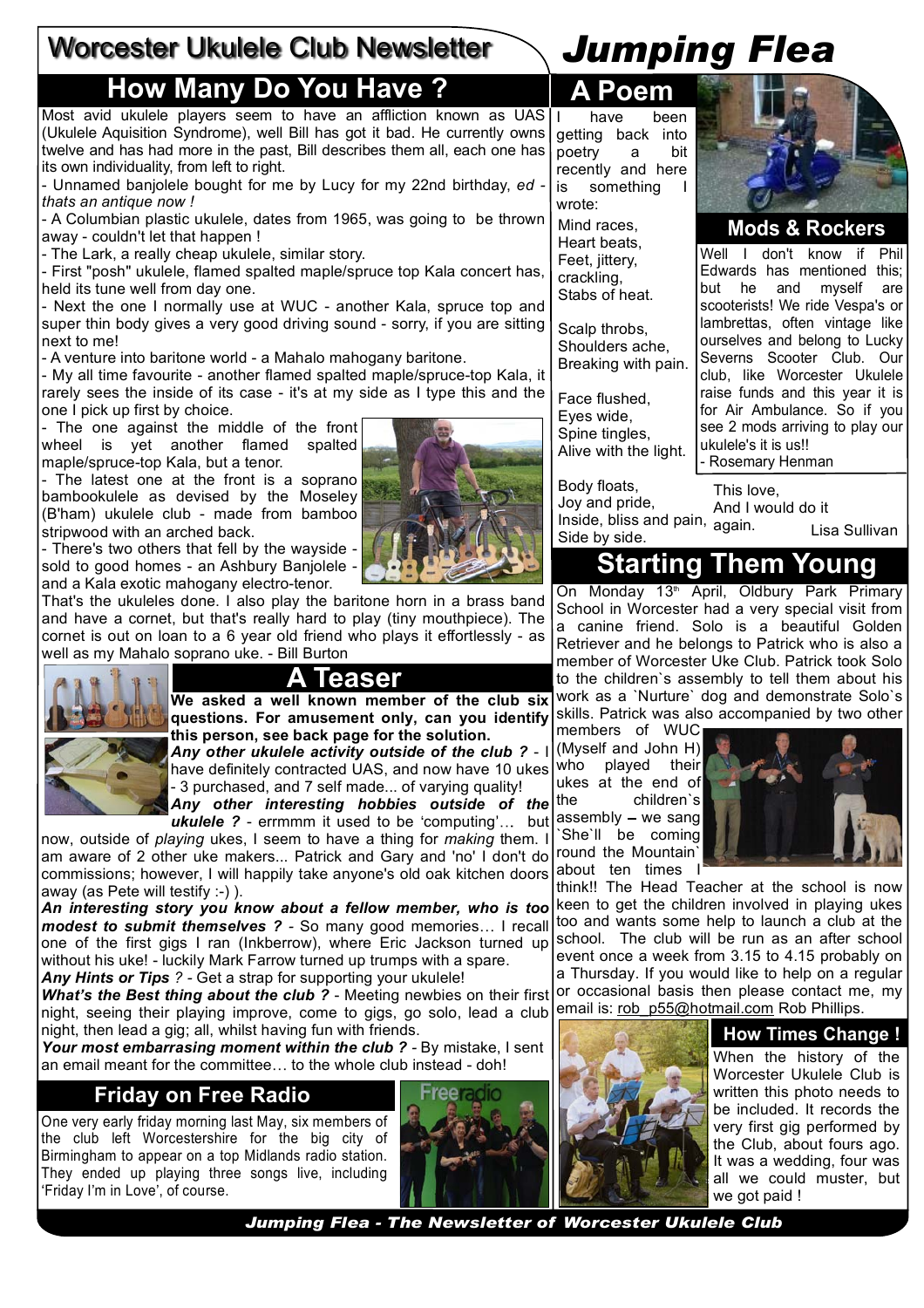# Worcester Ukulele Club Newsletter *Jumping Flea*

# **The Power of Mans Best Friend Je adore le ukulélé**

It all started with my dog Solo. We had him when volunteering for Guide Dogs  $-$  we were puppy walkers. Solo failed his final training (algebra was never his strongest subject) and I was asked would I become his owner. I did, and wondered how I could use this magnificent dog to help in the community. I had him assessed as a 'Pets as Therapy' dog, and offered his services To Acorns Childrens Hospice in Worcester. Solo was an instant success with the children, he had found his true role in life. Then something odd

happened. One day when visiting the Hospice, I saw an acoustic guitar in one of the playrooms. I picked it up, ran my fingers through the strings haggle and beat him down that were horrendously out of tune. At the time, I didn't play any|to `Vingt` euros. I walked instrument, but attempted to tune it – completely unsuccessfully. The away with this new following week I was asked if I would play the guitar again and make it a instrument that I had not a regular part of my visit with Solo. It turned out that my 'tuning' attempts were listened to very attentively by some of the children, and the sound had 'reached the parts that other sounds couldn't reach' to paraphrase a



well-known TV advert. To cut a long story short, I made my way to Music 47, asked "what is the easiest to learn...... I had heard about a Uke Club run stringed instrument to learn to play" bought the through the U3A organisation so I contacted recommended ukulele, went on YouTube ukulele them and eventually got in touch with John tutorials and learned the basics. The kids loved the (Stafford) who told me that his group was full sound, and a little later I started attending Worcester until after Christmas but why didn`t I come along Ukulele Club, with the result that now with three other members (Sue pictured, with Patrick, Richard and about that since I didn't know how to play a uke Chris), we have formed the 'Acorns Ukulele Rock n' having only played a few guitar chords in the Roll Band' and play there twice a month.

A short time ago a neighbour who is a teacher and courage to come along and am I glad I did! The knows that I go to Acorns every week asked if Solo rest is history and apart from learning about

difference; it's a school (12 pupils) for children who are either temporarily new friends too!! What a great club it is and so or permanently banned from attending mainstream schools. We did, and friendly and accommodating. Long may it now we visit every week; the Head has bought six ukuleles so we have a continue. Oh.....and after a fairly short time I six-piece primary school ukulele band – and the kids love it. It's the only replaced my `Bric a Brac` uke for something a time during the week that there is no disruptive behaviour by the children. little more up market, but it got me going and - Patrick Tansey. Patrick is pictured with Solo (Patrick is the one with the uke).

You never know where life is going to take you While on holiday in France I was wandering around a `Bric a Brac` sale. As we passed one of the stalls my wife noticed a ukulele for sale. She nudged me and said You said you`d like a  $|$ ukulele  $-$  there's one, find out how much it is". True I had said something about ukes a while

ago so I approached the stallholder and enquired `Combien?` `Trent cinq euros` was the reply. Too

much for me so I started to



and I would do an Assembly at a primary school with a |playing a uke, I have also made a whole load of clue about and set to wondering what I was going to do next! When I got home I started to search for uke related stuff on the internet and picked up a few basics but needed more in order to WUC on a Monday! I was a bit apprehensive past. Anyway, I eventually plucked up the was worth every Euro! - Rob Phillips



*Jumping Flea - The Newsletter of Worcester Ukulele Club*